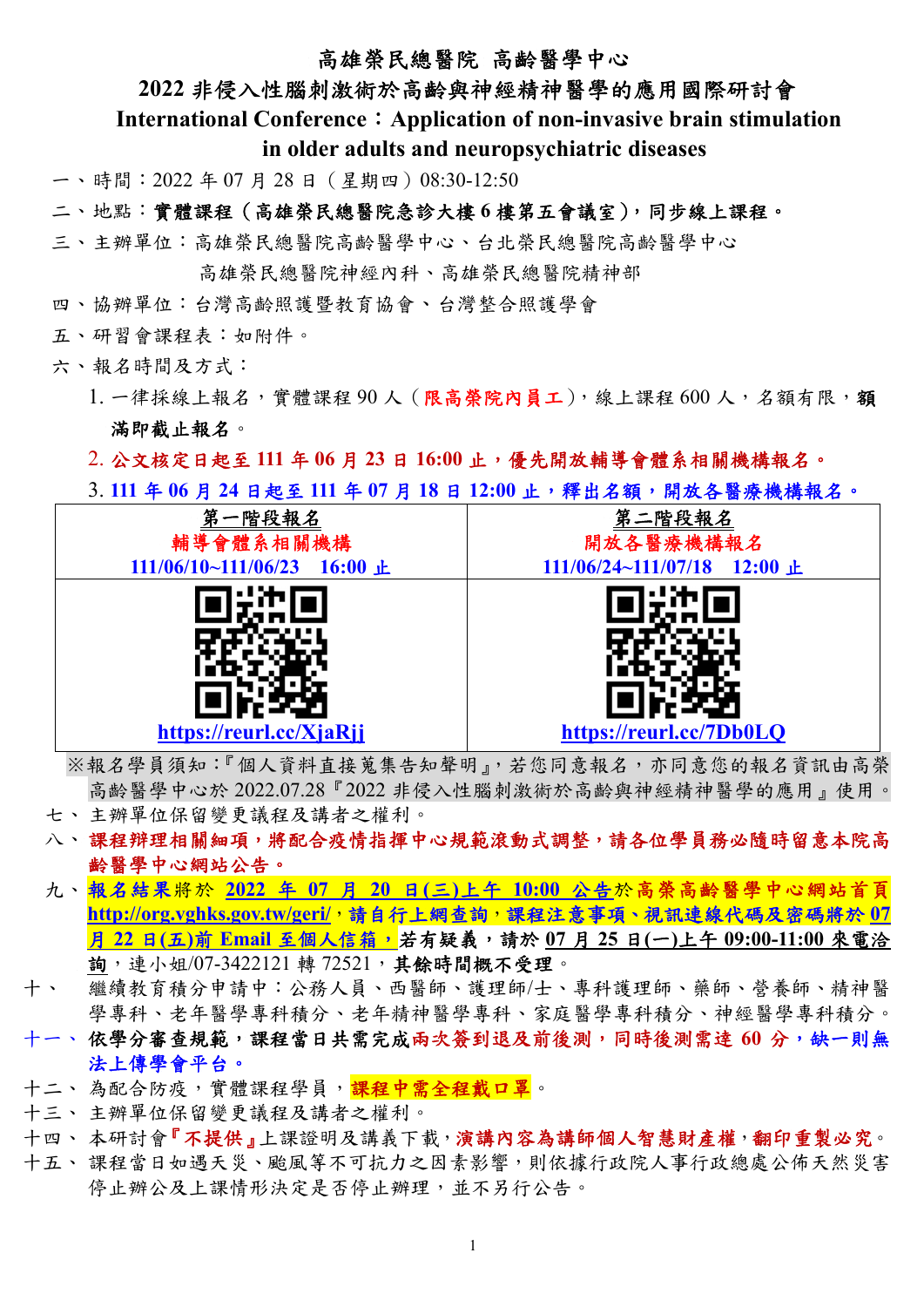# 高雄榮民總醫院 高齡醫學中心

### **2022** 非侵入性腦刺激術於高齡與神經精神醫學的應用 國際研討會

主辦單位:高雄榮民總醫院高齡醫學中心、台北榮民總醫院高齡醫學中心 高雄榮民總醫院神經內科、高雄榮民總醫院精神部

協辦單位:台灣高齡照護暨教育協會、台灣整合照護學會

時間: 2022年07月28日 (星期四) 08:30-12:50

地點:高雄榮民總醫院急診大樓 6 樓第五會議室

| 時<br>間            | 主<br>題                                      | 講者                                                                                                | 主持人                           |
|-------------------|---------------------------------------------|---------------------------------------------------------------------------------------------------|-------------------------------|
| $08:30-08:50(20)$ | 報到及前測                                       |                                                                                                   |                               |
| $08:50-09:00(10)$ | 高雄榮民總醫院 院部長官<br>開幕式<br>高雄榮民總醫院高齡醫學中心 林育德 主任 |                                                                                                   |                               |
| $09:00-10:00(60)$ | 非侵入性腦刺激術在老年<br>族群之應用                        | 盧安怡 博士<br>Marcus Institute for<br>Aging Research,<br>Hebrew SeniorLife/<br>Harvard Medical School | 林育德 主任<br>高雄榮民總醫院<br>高齡醫學中心   |
| $10:00-10:10(10)$ | 休息                                          |                                                                                                   |                               |
| $10:10-10:50(40)$ | 穿顱磁刺激術在腦中風疾<br>病之應用                         | 顏正昌 醫師<br>高雄榮民總醫院<br>內科部 神經內科                                                                     | 施景森 主任<br>高雄榮民總醫院<br>內科部 神經內科 |
| $10:50-11:30(40)$ | 非侵入性腦刺激在老年憂<br>鬱症及老年焦慮症的應用                  | 朱哲生 醫師<br>高雄榮民總醫院<br>精神部                                                                          | 潘志泉 主任<br>高雄榮民總醫院<br>精神部      |
| $11:30-12:20(50)$ | 非侵入性腦刺激術在改善<br>老年認知功能減退及大腦<br>功能性連結的應用      | 張勳安 教授<br>三軍總醫院<br>精神醫學部                                                                          | 朱哲生 醫師<br>高雄榮民總醫院<br>精神部      |
| $12:20-12:30(10)$ | 綜合討論                                        |                                                                                                   |                               |
| 12:30~12:50(20)   | 簽退及後測                                       |                                                                                                   |                               |